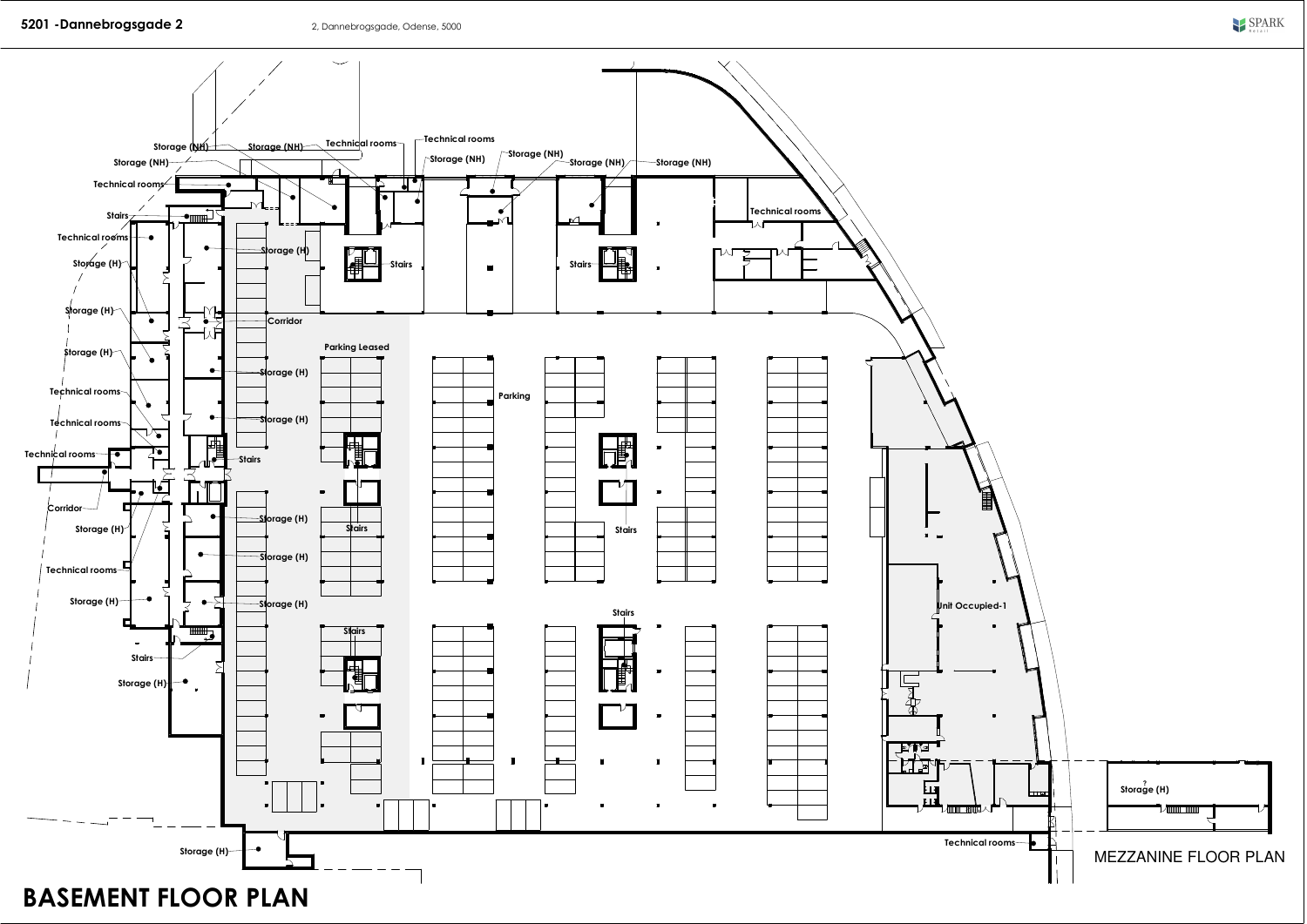

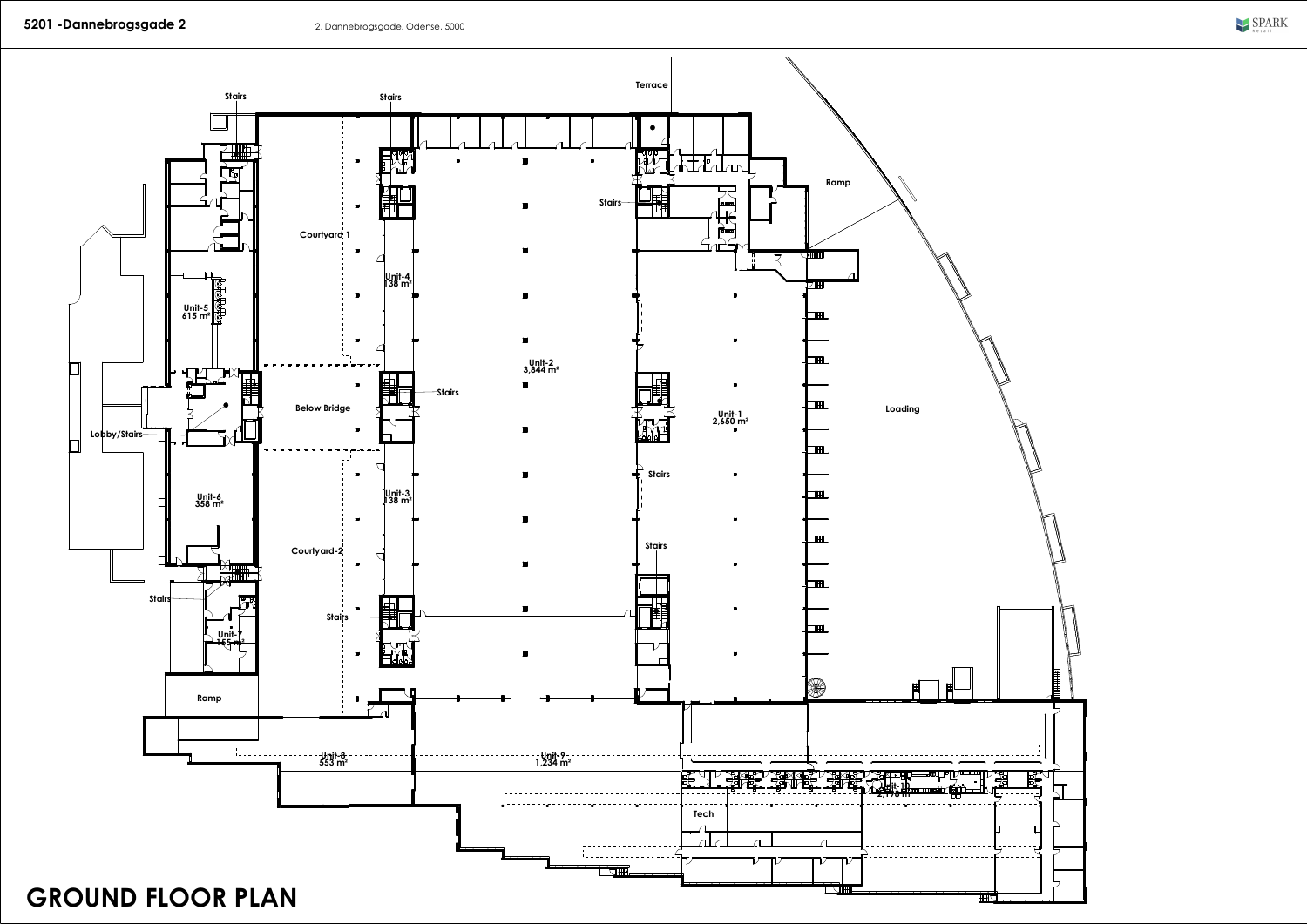

**FIRST FLOOR PLAN**



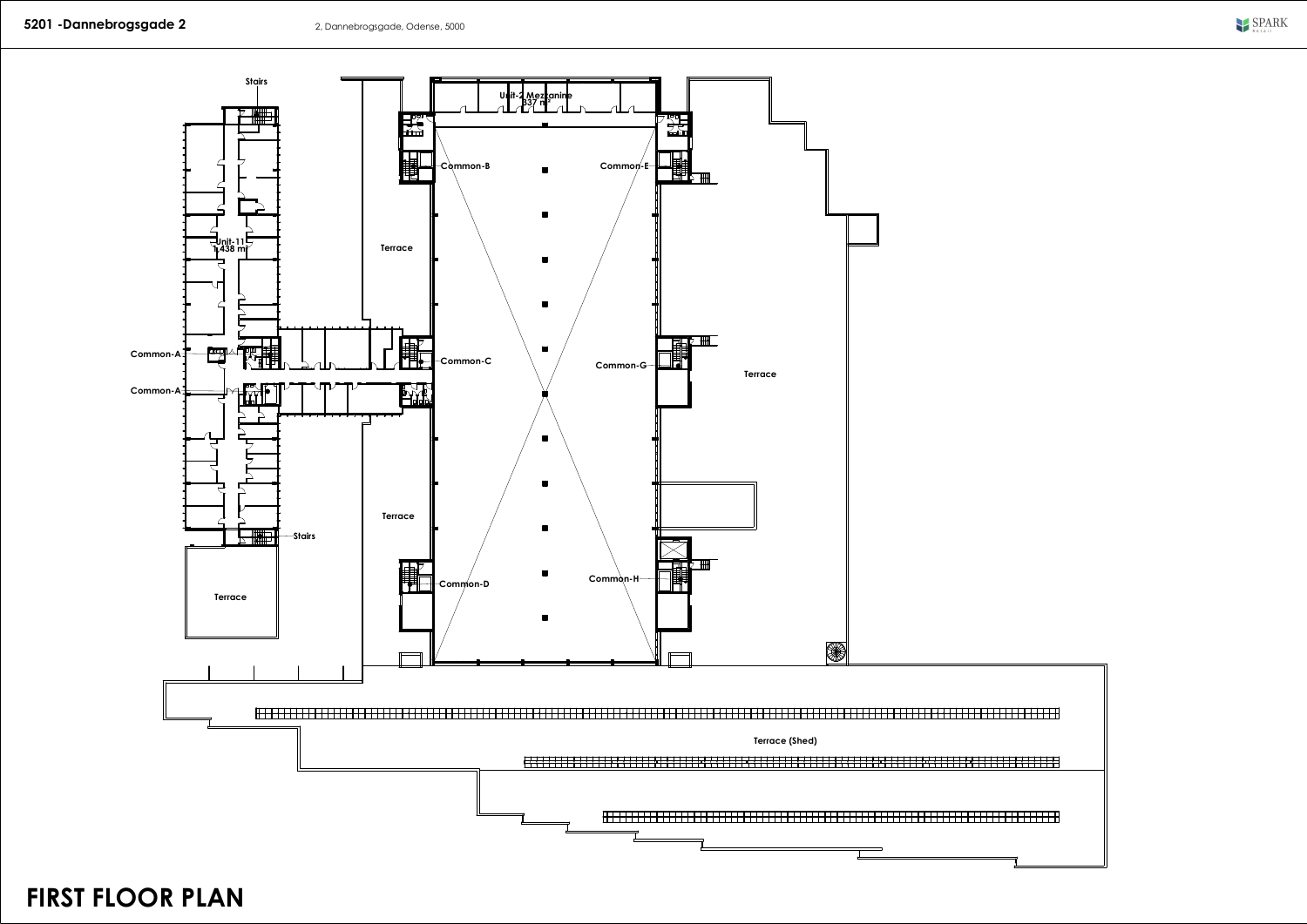

**SECOND FLOOR PLAN**